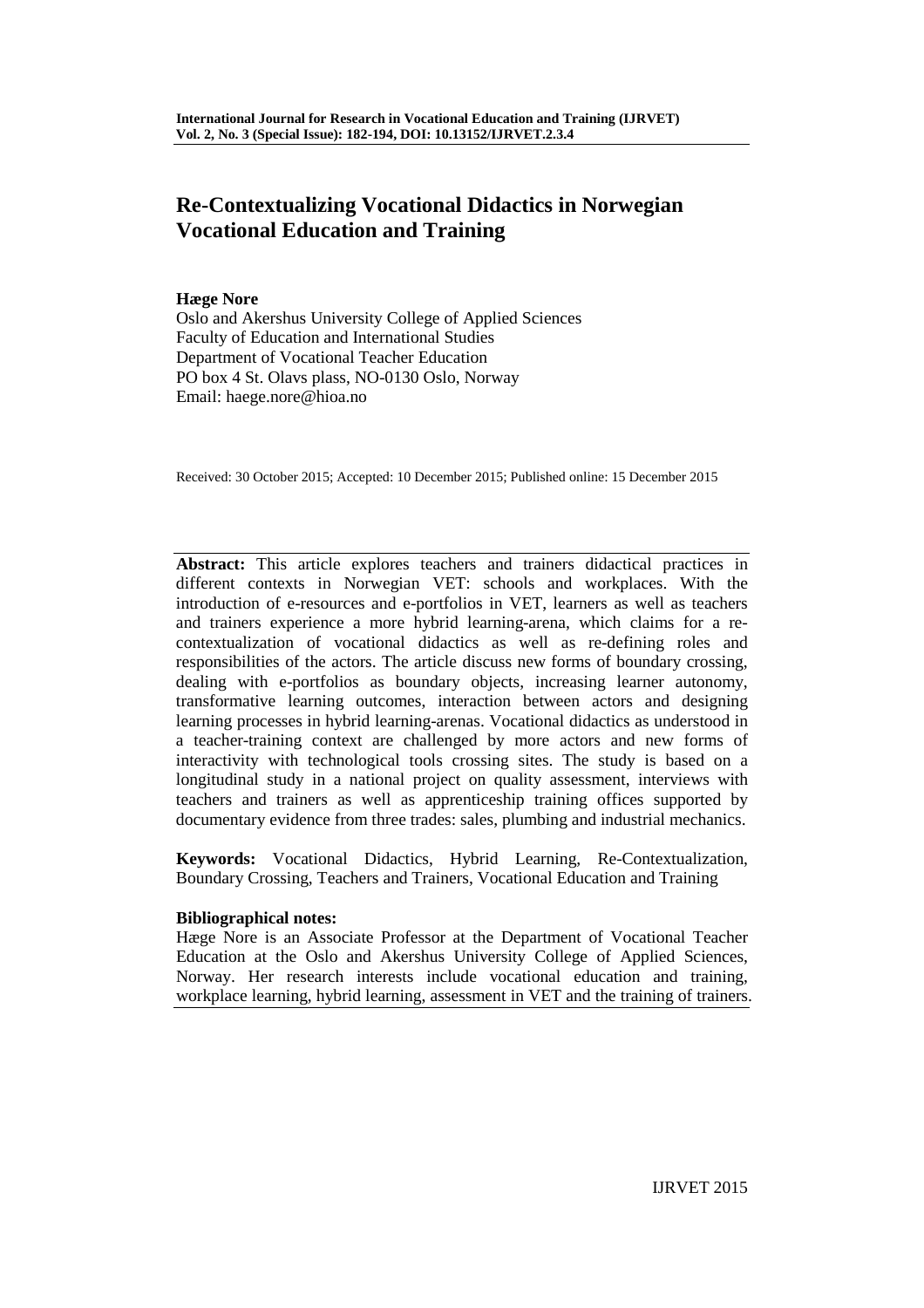### **1 Introduction**

Vocational didactics has been part of vocational teacher training in Norway since the late 1990s and counts as 30 ECTS. Vocational didactics is closely linked to the challenges that teachers meet in the vocational education and training (VET) system in Norway, which is an alternating dual system conducted in both schools and enterprises. The main model is two years as a student in upper secondary school followed by two years of apprenticeship in public or private training enterprises.

New perspectives were brought into vocational didactics with the latest reform in 2006 (the *Knowledge Promotion*). Teachers had to deal with a wide range of trades in broad entrances to VET, and at the same time cooperate with enterprises and integrate more work-based learning into the school-based part of VET. In addition, new curricula were introduced, defining common competence goals for the school-based and company-based part of VET, as teachers and trainers have to develop local plans adapted to the students' preconceptions and local conditions. In the years to come, there will be flexible pathways through VET, thereby strengthening the work-based part from an early stage and, as such, the roles of trainers.

This article draws upon data from a broad project on quality assessment in VET (Høst 2015), in which different areas, levels and actors in the Norwegian VET system were examined through a longitudinal study from 2012-2015. Data are used to raise questions on what vocational didactics means for teachers, trainers and apprenticeship training offices. From a traditional perspective, vocational didactics belongs to vocational teacher training and consequently, higher education. This article discuss vocational didactics in relation to the changing roles of teachers, trainers and apprenticeship training offices as they enter into a more hybrid learning arena for students. Hybrid learning arenas came to the fore through the project on quality assessment and will further be elaborated on. Based on this study and hybrid learning, I will introduce new challenges for teachers and trainers as a re-contextualization of vocational didactics.

### **2 Vocational Didactics – a Concept for Higher Education?**

Vocational didactics is closely linked to the development of professional practice in specific trades, with a direct link between professional, authentic work tasks and requirements and vocational teacher training. Students enter vocational teacher training with occupational qualifications and at least three years of experience as skilled workers in a trade. During the teacher training, they further develop their vocational skills and knowledge, combining them with pedagogical and didactical skills and knowledge. We call it vocational teachers' double competences, as both skilled workers in a trade and as vocational teachers.

Since the 1990s, vocational didactics has been a central part of vocational teacher education in Norway. Hiim and Hippe (2001) defined it as "practicaltheoretical planning, implementation, assessment and critical analyses of tradespecific learning processes in schools and workplaces." This definition is also incorporated in the national guidelines for the three-year bachelor vocational teacher education (UHR 2006). "Vocational didactics deals with learning activities connected to learning a trade. Vocational didactics should elaborate the candidates' qualifications to didactic planning, teaching, assessing and critical analysis of learning processes." Vocational didactics should be consistently throughout all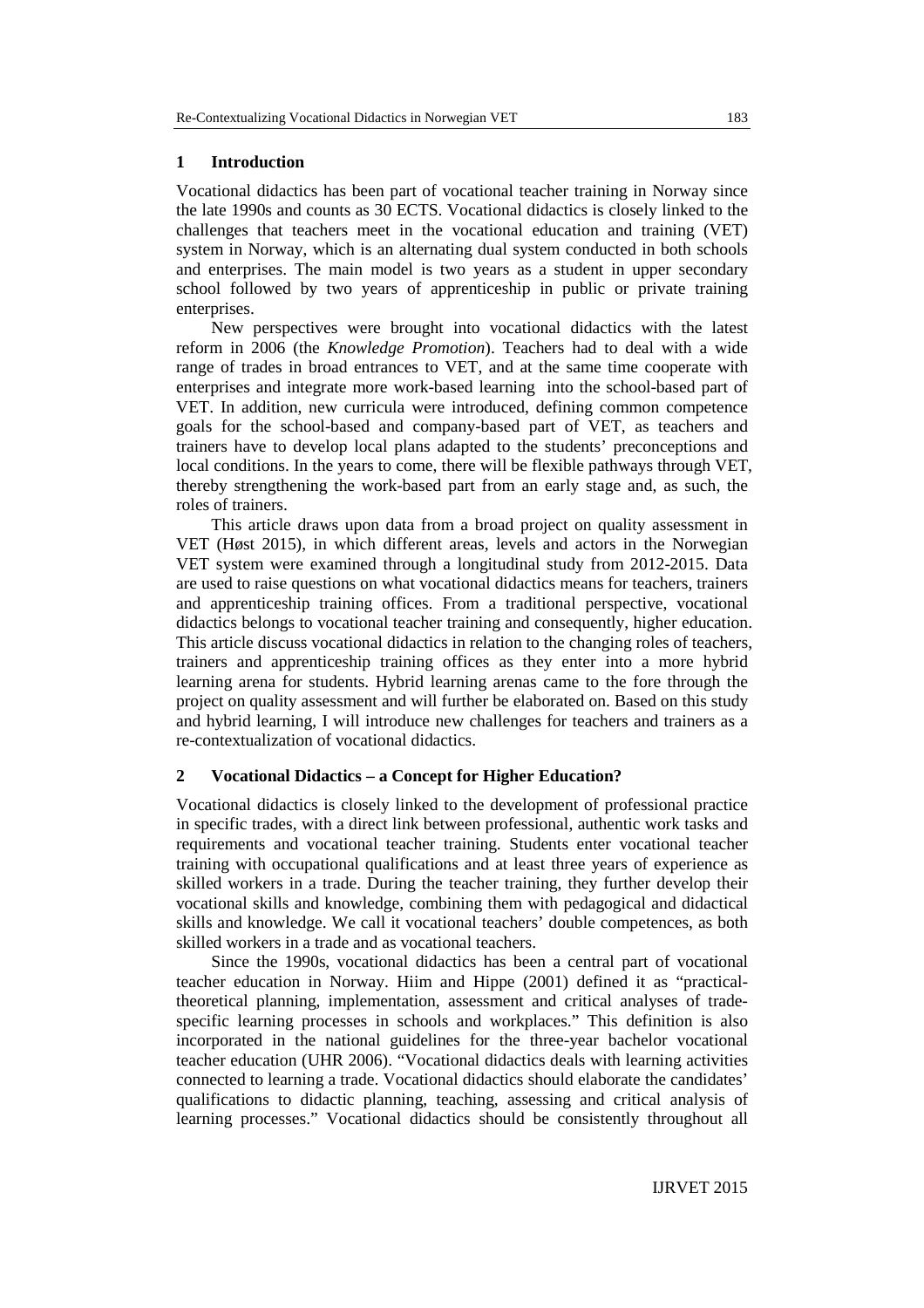teacher education and counts for 30 ECTS both in a bachelor education and in the one-year practical pedagogical vocational teacher education.

Nilsen and Haaland (2013) stress even more the professional practice as the basis for learning processes. They also remind teachers to be aware of their responsibility to develop students' relevant skills and knowledges for future working life.

Through teacher education, teachers learn to interpret and understand the curricula, and the planning of sessions and assessments according to curricula. Their responsibility is limited to school workshops and classrooms, except for the assessment of a new subject called the In-depth Study Project (IdSP) often conducted in enterprises. As students find flexible pathways through VET, including more work-based learning from an early stage, networking between teachers, trainers and apprenticeship training offices becomes more important.

There are no requirements for vocational didactics in the training of trainers, not even requirements for training at all. On the other side, all regional authorities offer short (two days) training of trainer courses, and several books and online resources are available (Nilsen and Nore 2001/2005; Djupvik and Haaland 2015; NHO 2007/2013; Halland and Nore 2010). Courses and resources cover topics such as: (1) learning at the workplace, (2) the planning of learning processes through daily work, (3) apprentices' preconditions, (4) facilitation, guidance and support, (5) feedback, assessment and documentation, (6) preparation for trade and journeyman's examinations, and (7) networking. In the context of trainers and work-based learning, vocational didactics is not a concept in use.

What implications does a restructuring of Norwegian VET have on vocational didactics, and what does vocational didactics mean to the different actors in VET?

### **3 VET Structure, Roles and Responsibilities**

As already mentioned, the Norwegian VET is an alternating dual system conducted in schools and enterprises, including two years of school-based training in upper secondary school and two years of work-based training in an approved public or private training enterprise. Vocational teachers are responsible for the school-based part, whereas for the work-based part there is a shared responsibility between experienced skilled workers as trainers and apprenticeship training offices.

Because of the broad entrances into VET, *The Knowledge Promotion* introduced a new subject called the In-depth Study Project (IdSP). IdSP should primarily take place in training companies as a specialization in a specific trade with a relevant vocational practice. Still, it is part of the school-based training and teachers are responsible, even though many in-company trainers are also involved. The IdSP is a hybrid subject, cutting across the institutional division of school and work, and as a reform element, it can be seen as a compromise that carries inherent tensions and dilemmas which must be resolved at the local level by vocational teachers and trainers.

As students enter apprenticeship, they quit the school and the teachers, with most of them (75-80%) signing a training contract with an apprenticeship training office. The rest sign contracts directly with approved training establishments. After the in-company training of apprentices became part of the formal education system in 1994, a number of apprenticeship training offices were established. The offices are approved training establishments and are responsible for a two-year training contract with apprentices. The offices are owned and driven by a community of companies. The training of apprentices has become a shared responsibility between

IJRVET 2015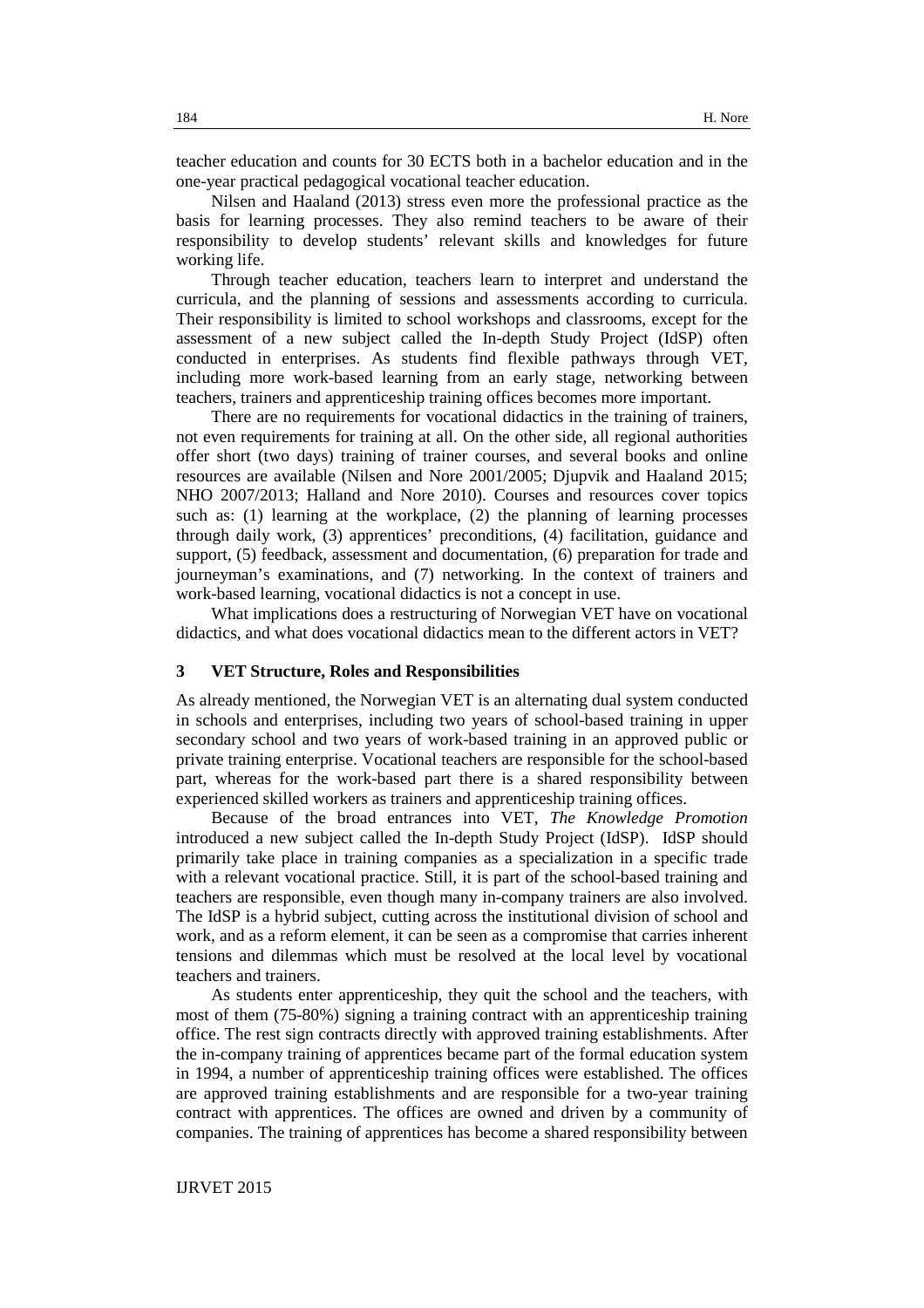the company, where learning takes place, and the apprenticeship training office. Thus, the roles and responsibilities of trainers and training offices are always on the move.

Flexible pathways have an alternating work-based and school-based VET and claims for cooperation and communication between the actors, while apprenticeship training companies have taken roles and responsibilities for coordinating IdSP and other models for combining work-based and school-based learning. Moreover, they are also active in recruiting apprentices and securing the transition from school to apprenticeship (Høst et al. 2014).

### **4 Data and Method**

The research to be discussed here was part of a longitudinal qualitative study that followed 115 students from the second year in school in the spring of 2012, via two year of apprenticeship, to their trade or journeyman's examination in the autumn/winter of 2014/2015.

A strategic quota sampling was made in three different trades: sales, plumbers and industrial mechanics. Plumbing has a long tradition, a strong identity and formal authorization schemes that clearly influence their education and training. Students enter VET in plumbing through a vocational program in building and construction, and continue through the second year together with tinsmiths and roofers, before entering apprenticeship in plumbing. Industrial mechanics and similar vocations undergo continuous changes, and recruit to a wide range of workplaces in larger companies. Students enter VET through a technical and industrial production program covering 59 trades. They continue the second year with industrial technology covering 23 industrial trades, before entering apprenticeship in industrial mechanics. Sales do not have the same tradition for skilled workers, and the formal education and training of salespersons is relatively new in Norwegian VET. Students enter VET through the program service and transport and continue in the second year together with office and administration workers and security guards, before entering an apprenticeship in sales.

The sample also represents three counties across Norway, with various occupational cultures and training traditions. One county has traditions linked to forestry and agriculture, with a relatively low educational level. One county has traditions going back to hydropower and energy-intensive industry, as well as a high number of skilled workers and engineers, while the third county represents the oil industry and their subcontractors. The interest for VET and the number of skilled workers is high, as is the general educational level.

The cross-cutting theme of the broader project was on quality assessment in VET and was funded by The Norwegian Directorate for Education and Training (Høst 2015). The project examined the actual quality in different areas in Norwegian VET. Another aspect in the project was how different stakeholders were dealing with quality improvement. The project consisted of four sub-themes: 1) learning environments, completion and dropout, 2) content and assessment practices, 3) quality assurance, quality management and quality assessment, 4) VET as a gateway to employment.

This article is based on research related to sub-theme 2, and concentrates on teachers, trainers and training offices' practical didactical thinking, as well as their practices, in addition to data drawn from the first and second phase of the longitudinal study: 1) after two years of school-based VET and, 2) after one-and-ahalf years of apprenticeship. The analyses are based on semi-structured interviews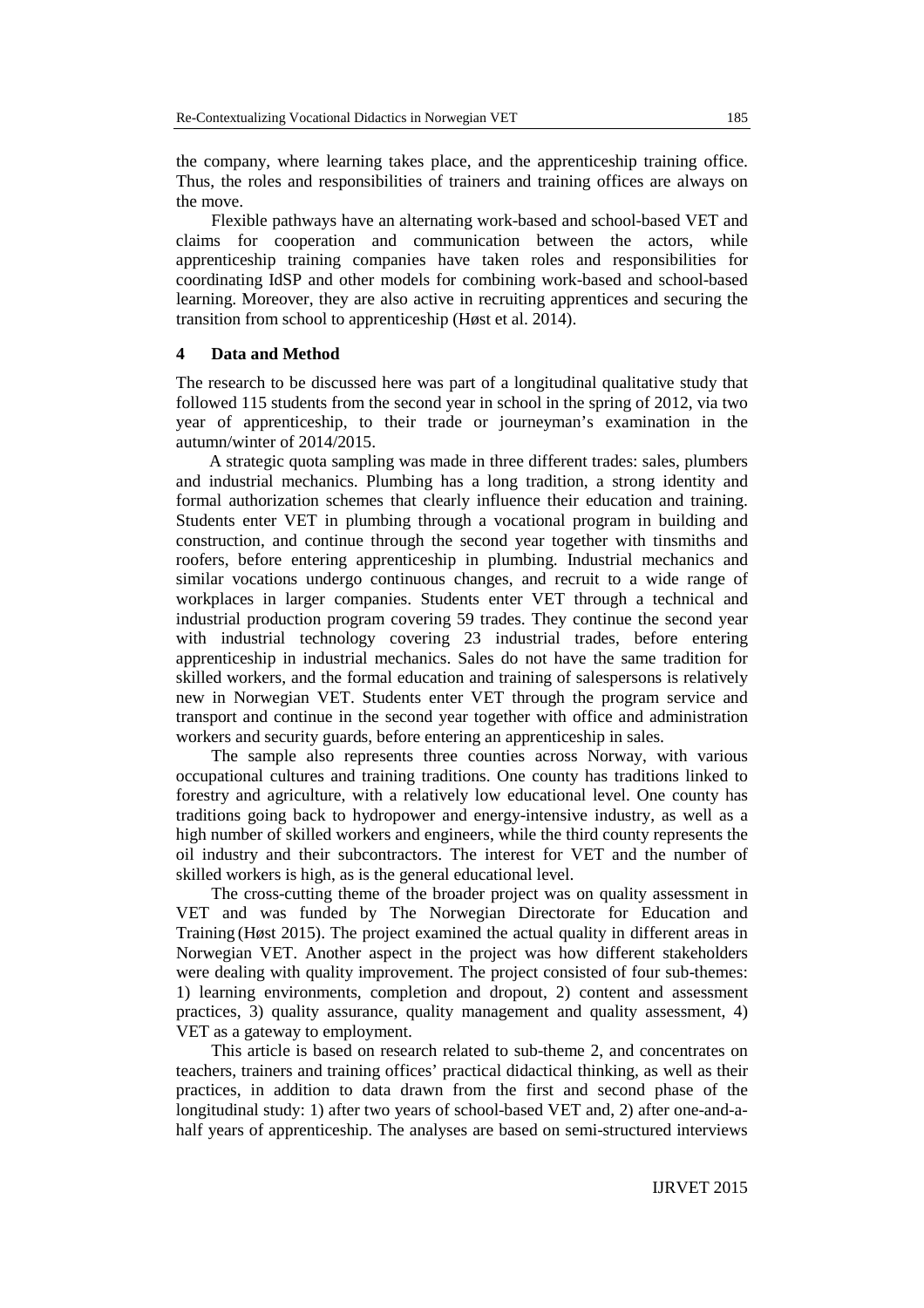with 25 vocational teachers and 15 department heads (vocational program) in the first phase, and 41 trainers and 11 training offices in the second phase.

The interview data were validated and elaborated on by documentary evidence from local training plans, task descriptions, test tasks, reports, assessment schemes and e-portfolios. The data was analyzed according to how the different respondents use the curricula, how they plan and organize content and progression in learning processes and how they establish assessment practices.

The use of learning management systems (LMS) in the school-based part of VET and the extensive use of E-portfolios in the apprenticeship period opened up new dimensions in the study, not to mention the role of the system developers and the cooperation between the developers and the different actors in VET, along with the impact of using LMS and E-portfolios on teachers and trainers practices and the apprentices learning processes.

# **5 Teacher and Trainer Practices**

Teachers and trainers were asked to explain and show local training plans, a choice of learning tasks and assessment schemes. They also reflected upon the development processes, possible tensions and students' or apprentices' career plans and suitability for actual or similar trades. In Norway, there is a local responsibility to adapt the curriculum to students' preconditions and career plans, as well as the needs of the local industry and working life (Regulation to the Education Act 2006).

# **5.1 Teachers in a School-based VET**

In the first phase of the project, we focused on the second year of school-based training, and looked into how teachers in different vocational programs work together with the heads of departments and representatives from the work-based part of VET. The study included processes interpreting curricula, defining content, learning tasks and assessment practices, as teachers have reported a wide range of practices, both between schools and between educational programs and trades (Nore and Lahn 2013).

Within sales and service, we found a strict loyalty to the curriculum and written learning material. The learning plans reflected the curriculum, and were even divided into program subjects as listed in the curriculum, with separate teachers. Learning primarily took place in classrooms, including IdSP, with the latter conducted as youth enterprises/entrepreneurship. Assessment practices were linked to learning outcome descriptions. Teacher practices in sales reflect the short experience with sales as part of the formal education system and teachers without a trade certificate or practical experience in the field. In addition, the networks often consist of teachers and training offices, and not skilled workers or trainers as company representatives.

Within industrial technology and for plumbers, there were more examples on common processes with interpretations of curricula, discussions on relevant tasks and the development of joint assessment schemes. Local networks with teachers, companies, training offices and branch organizations on a regional level are common both within the industrial area and within building and construction. The collective processes started with the implementation of *the Knowledge Promotion*, but have ceased in favor of a more flexible and local approach to teaching and training. The learning arena for IdSP could be either schools or enterprises. The main model was IdSP in enterprises, but we also found examples where teachers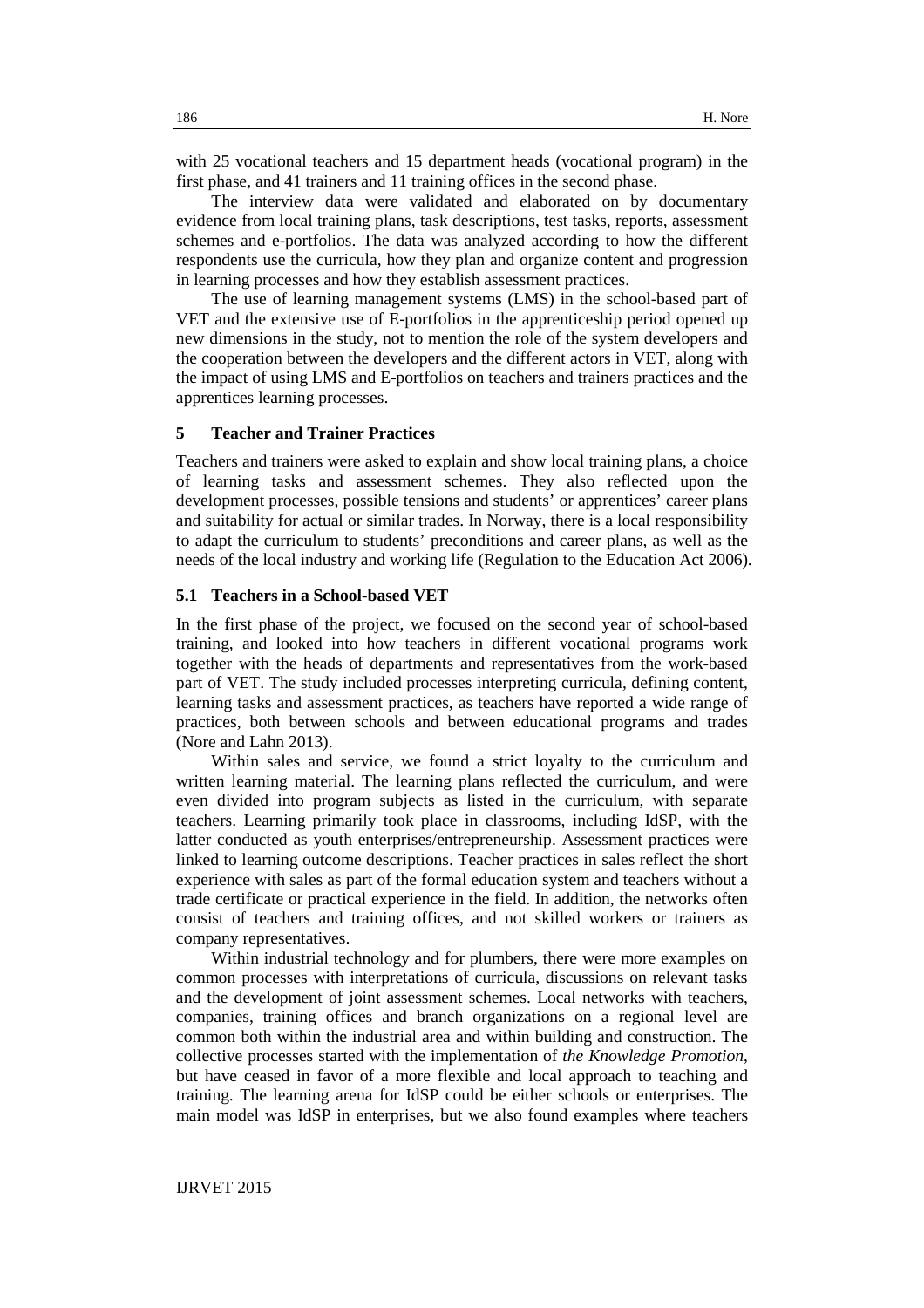chose to keep the students in a school workshop, especially when the teacher himself had a relevant trade or a journeyman's certificate. Furthermore, teachers argued that some students were too immature for a real working life.

Teachers put a great amount of attention on students' preconceptions, and emphasized individualized training and feedback. For all trades, teachers reported on too many low achievers, who had no possibility to attain an apprenticeship or trade certificate in the long run. They struggled to hinder dropouts, while at the same time challenging students with potential.

In the school-based part of VET, teachers experienced more elements and challenges than ever before. In addition to the traditional training in school workshops and classrooms, there are IdSP and other internship periods in enterprises, and an extended use of LMS both for documentation and as an assessment tool for half-year appraisals. Vocational teachers also abstaining from the use of LMS due to the distance from practical work. Moreover, LMS will not function as a cooperation tool between teachers and enterprises since the enterprises (or other stakeholders outside the school system) do not have access to the LMS. LMS are often designed according to teaching and learning in general subjects. Nevertheless, the school-based part of Norwegian VET still seems somewhat separated from the work-based part, even though all stakeholders underscore a holistic VET from the first year in school via an apprenticeship, to trade examinations at the end.

The teachers did not mention vocational didactics as a concept, but they all talked of planning work tasks and student progression, guidance to students, giving feedback, organizing cooperation between teachers and with companies. In some ways, we experienced the teachers' practices as similar to "laissez-faire localism", as described by Hodgson and Spours (2012). Teachers argue why they do not utilize the local scope for action: "The students we have, the resources and equipment we have and the teachers competencies don't give us much choice."

### **5.2 Trainers and Training Offices**

In the second phase of the study, we focused on the two years of work-based training, and looked into how training establishments and apprenticeship training offices work together on defining content and curriculum, as well as establishing assessment practices for apprentices. Data were analyzed according to how the different respondents used the curricula, how they planned and organized the progression in the learning processes and how they developed assessment practices. How do companies, apprentices and training offices interact and shape good learning processes? Our analytical approach was iterative in the sense that unexpected findings were springboards for a recoding and redesign of the empirical framework. The extensive use of e-portfolios in the apprenticeship period opened up new dimensions in the study, including the role of the system developers, the cooperation between the training offices and system developers and the impact of using e-portfolios on the apprentices learning processes (Nore and Lahn 2014a).

As for the use of e-portfolios, we found few differences in the pedagogical design between training offices in the same branch using the same e-portfolio system. Small differences were found among industrial mechanics due to the flexibility in the e-portfolios used, a system that triggers tailor-made training and cooperation between training offices, training establishments and apprentices. Most of the e-portfolio systems are designed to combine work performed with learning outcomes as described in the curricula. Some systems used by plumbers and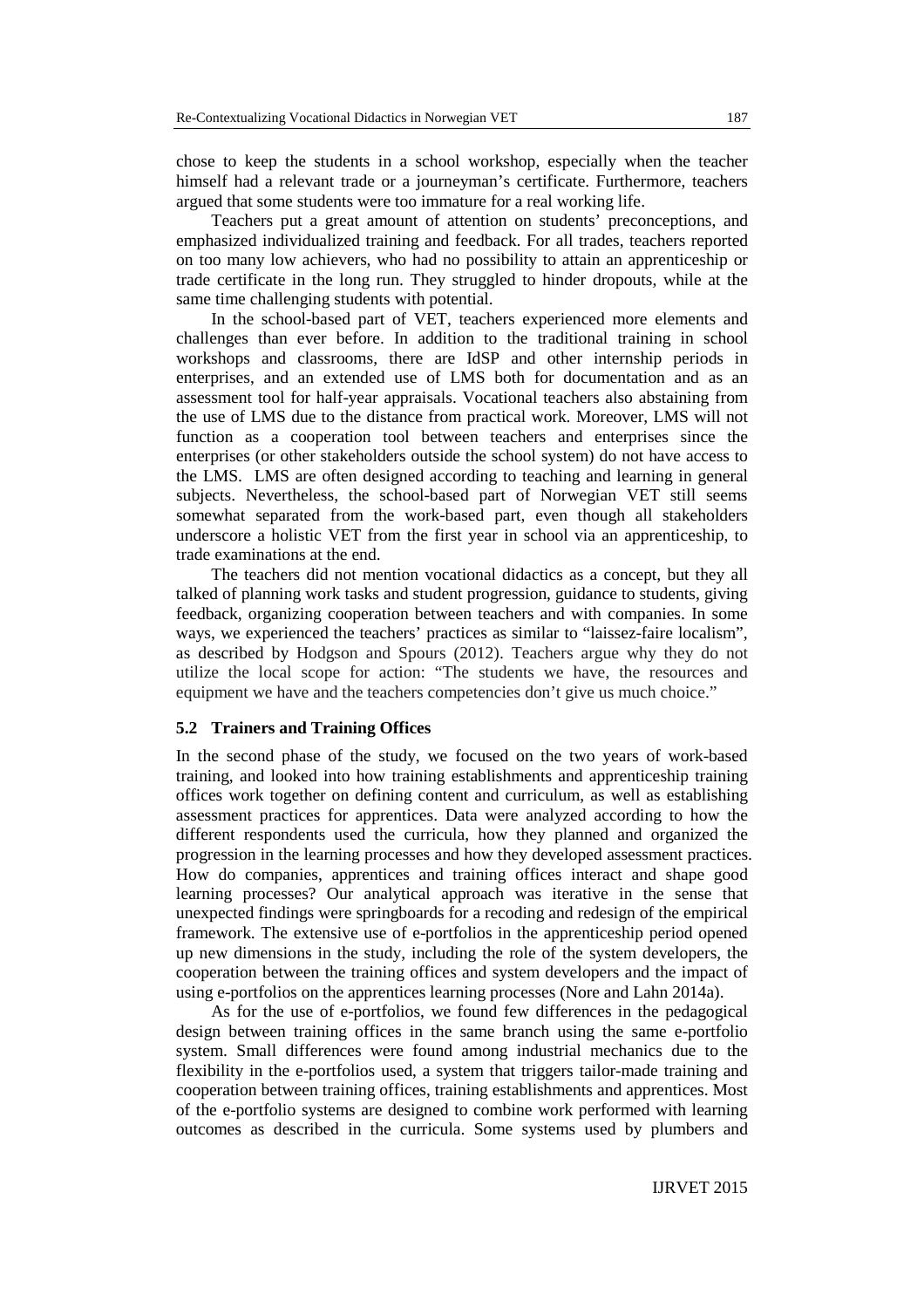industrial mechanics opened up the possibility for documenting core tasks and competences in the trade.

The companies and apprentices in the study regarded e-portfolios as a quality instrument, a tool to secure training and learning according to the curriculum and expected learning outcomes. Companies also regarded the e-portfolio as local training plans and even assessment schemes when used in the obligatory half-year appraisals. As such, the introduction of e-portfolios and the role of training offices as quality managers remove the responsibility from the companies and trainers. As a result, local training plans and assessment schemes were unusual except for the big companies. Nevertheless, trainers organized training, found appropriate learning tasks and gave feedback to the apprentices on the work they performed. Training offices and trainers described in a way two different and parallel learning systems: 1) work-based learning and 2) curriculum-based learning (Nore and Lahn 2014b). In many ways the parallel learning system contrasts performance goals and learning goals, in addition to two different training schemes as shown in other studies (Dweck 1986; Kirpal 2010).

An increasing complexity with inherent tensions in the work-based part of Norwegian VET challenges all stakeholders. 1) Apprentices are dealing with fragmented and different learning resources in a tension between work-based and curriculum-based learning. 2) Trainers are responsible for quality of performed work, as well as facilitating apprentices on their way to trade examinations in accordance with curricula. 3) Apprenticeship training offices in-between the regional authorities with state regulations, work-based learning in the companies and apprentices' individual learning paths. 4) E-portfolio system developers with a loyalty to learning outcomes as described in curricula or a system suitable for communication and cooperation across sites. 5) Developers of e-resources (branch organizations, private institutions and institutions owned by regional authorities) with different interests and perceptions on VET; and 6) Course providers often aiming for complex target groups, and not only apprentices.

The complexity in the work-based part of Norwegian VET also indicates different understandings of vocational didactics.

# **6 A Hybrid Learning Arena**

New perspectives on both teaching and learning in Norwegian VET can be seen throughout the study, as the traditional  $2+2$ - model gradually changes to a more hybrid learning (and teaching) arena. From an early stage in VET, students cross boundaries between schools, workplaces and courses offered by specialized course providers, with the latter meeting schools' and companies' lack of updated or specialized knowledge and skills. Additionally, e-resources are available that combine practical work in school workshops and workplaces with relevant theory. In VET, this means more than hybrid learning, as explained by Mossavar-Rahmani and Larson-Daugherty (2007) as a combination of online and on-site courses in general subjects and higher education.

The increasing emphasis on both work-related and learning-related documentation has inspired developers of e-portfolios to support learners, teachers and trainers to build a new arena for cooperation across arenas and actors in VET. Figure 1 shows the complexity of different learning arenas and actors in Norwegian VET:

IJRVET 2015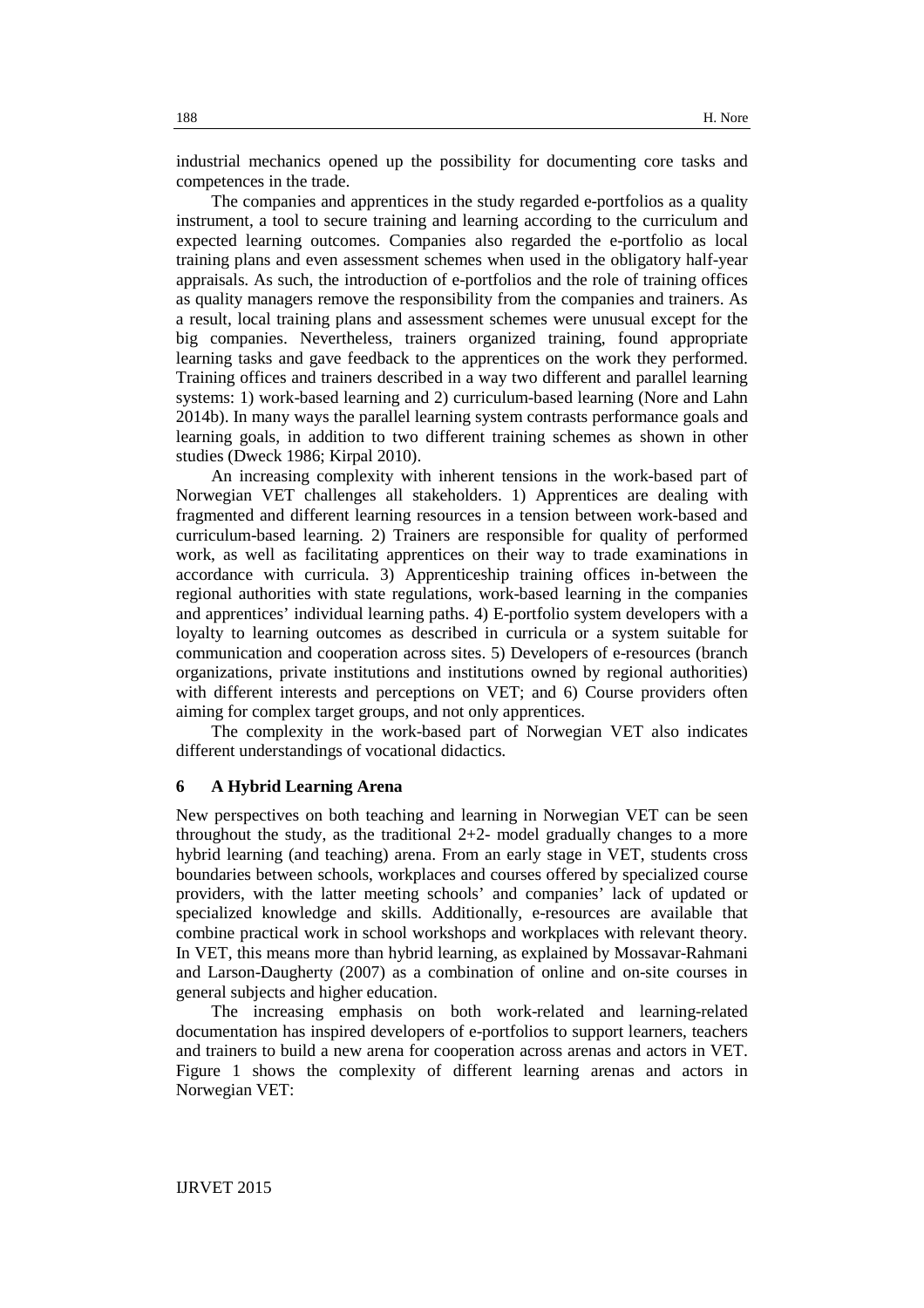

#### **Figure 1: A hybrid learning arena**

Through this model, we can easily define different contexts in which VET is conducted. A hybrid learning arena challenges teachers, trainers and training offices and resource developers to re-think their pedagogical design, insofar as how to utilize the best of the different arenas, and how to secure progression for the individual on their way to becoming a skilled worker. Again, the challenges for teachers with hybrid learning are described for general teachers (Reynard 2007), and our study challenges us to do the same for an even more complex arena.

From general didactics, we can also draw on Schulman's idea (1986) of pedagogical content knowledge (PCK), further developed by Mishra and Koehler (2006), to include technology. The technological pedagogical content knowledge (TPACK) presents a dynamic framework describing teachers' skills and knowledge. These frameworks inspire teachers to re-think their practices and re-design, implement and evaluate curriculum and learning with technology.

Looking at VET as a hybrid learning arena from the start to trade examinations means that learners, teachers, trainers and training offices are all working across the arenas, and are equally responsible for continuous improvement and development of VET.

# **7 Hybrid Learning Arenas: Challenges for Teachers and Trainers**

With a move to more hybrid learning in both the school-based and work-based part of VET, there are many challenges to teachers and trainers in designing teaching and learning, and to re-think practices and roles.

### **7.1 Boundary Crossing**

A hybrid learning arena also means crossing boundaries between different arenas, for students and apprentices, as well as teachers, trainers and training offices. Traditionally, as in The Apprentice Survey each year, the authorities question the transfer of learning – the effect of school-based knowledge on work-based learning and performing authentic work tasks in enterprises, whereas teachers ask the same of students after periods of IdSP in enterprises. The surveys request how students can transfer what is learned in an enterprise to performance in school; with the main question being how something learned in one task or context applies to another task or context.

Several studies on boundary crossing (Engeström 2001; Thuomi-Gröhn, Engeström and Young 2003; Konkola et al. 2007; Akkermann and Bakker 2011) question the effect of transfer between school and work, and ask for new ways of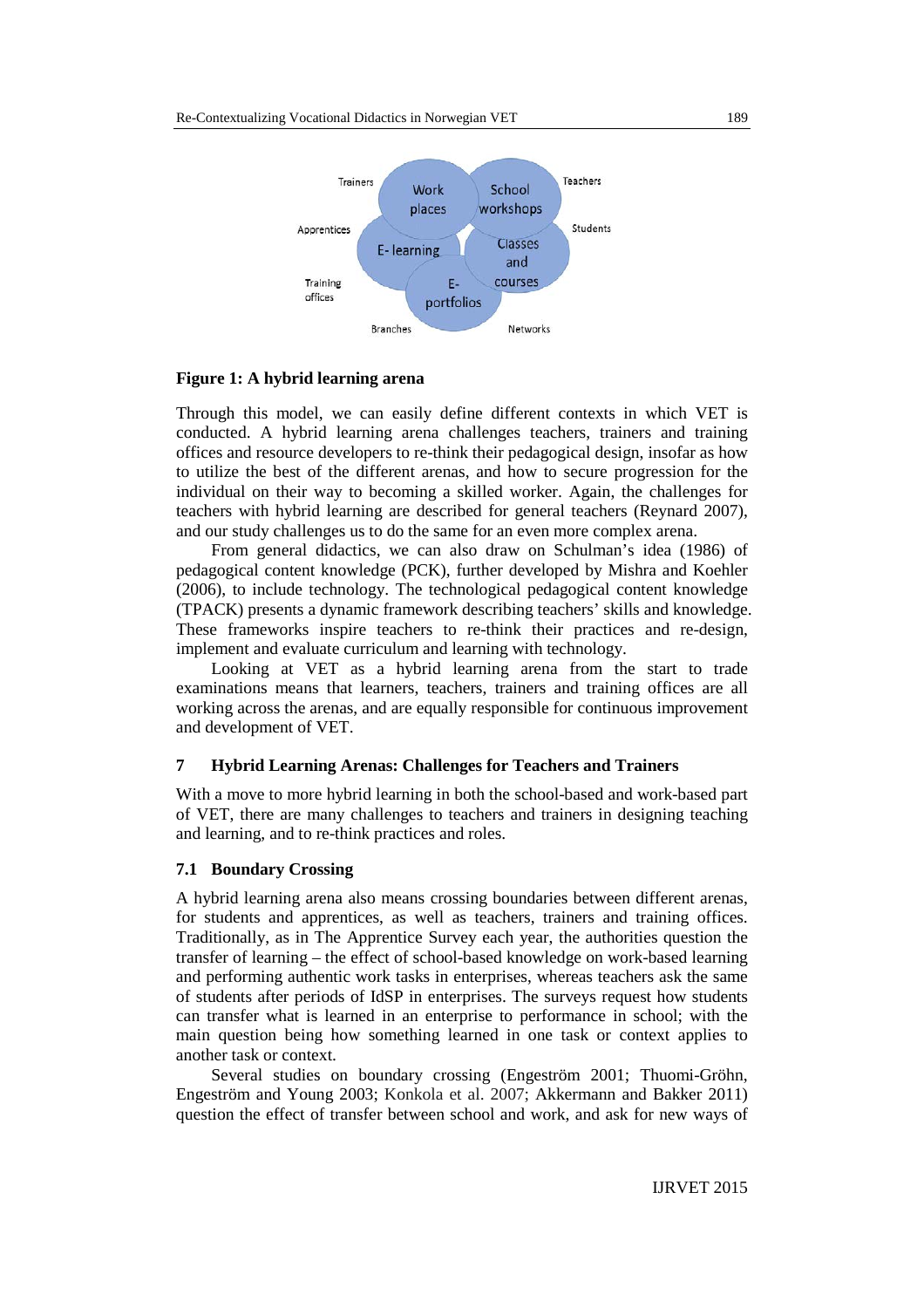collaboration between schools and workplaces in which the aim is to create new knowledge and practices in cooperation. There is an appreciation of variety in which all actors will enter unfamiliar territories, and to some extent, they might be unqualified. Mixing different practices in a hybrid learning arena may open up new spaces that allow a negotiation of meaning and establish new forms of communication. Such cognitive processes carry a potential for learning, not only for students and for apprentices.

Boundary crossing individuals such as VET students and apprentices, teachers, trainers and training offices run the risk of not being accepted. Learning-arenas are different and a "boundary-crossing competence," meaning the ability to manage and integrate multiple, divergent discourses and practices across boundaries are needed. (Walker and Nocon 2007).

#### **7.2 E-portfolios as Boundary Objects?**

E-portfolios could be characterized as an artefact fulfilling a bridging function between boundaries and intersecting practices (school, work, e-resources and external courses). E-portfolios are made to track student development as experienced by the individual, while at the same time checking across learning outcomes according to curricula. This is in accordance with the ambiguity of boundary objects as described by Akkermann and Bakker (2011). On the one hand, they articulate meaning and address multiple perspectives, whereas on the other they have a structure that is common enough to make them recognizable across worlds. They should be plastic enough to adapt to local needs, yet robust enough to maintain a common identity, structured weakly in common use and strongly structured in individual use.

E-portfolios enable communication and collaboration across learning arenas in VET, and may include all actors in VET. In our study, we found some eportfolios more like LMS in the school context and acting as control instruments of learning outcomes. As such, they are not boundary objects. In contrast, we found examples of e-portfolios that enabled students and apprentices to document and articulate their learning in different arenas, and at the end linking what they learned to the local adaption of the curriculum.

The school and workplaces may engage in a collaborative interaction in ways that foster mutual learning. According to this perspective, what is transferred is not a fixed package of skills and knowledge that remain intact through the process (Hinrichs 2014). Instead, skills and knowledge are actively being interpreted, modified and reconstructed in the process. In our study, e-portfolios was of main interest for the training offices, while teachers and trainers reported low levels of activity. There is a way to go for e-portfolios as mediators for communication and collaboration across sites (Nore and Lahn 2014b)

### **7.3 Increasing Learner Autonomy**

Students and apprentices in a hybrid learning arena are co-designers of their VET, as they choose trades and places for both IdSP and training enterprises. Their use of E-resources and external courses are also part of the design. Learning tasks in a company are neither predictable nor standardized. Hybrid learning requires an increasing learner autonomy, as the learners are the only ones to know what they are performing and learning in the different arenas, and how the different parts assist the development of vocational identity and pride. Students and apprentices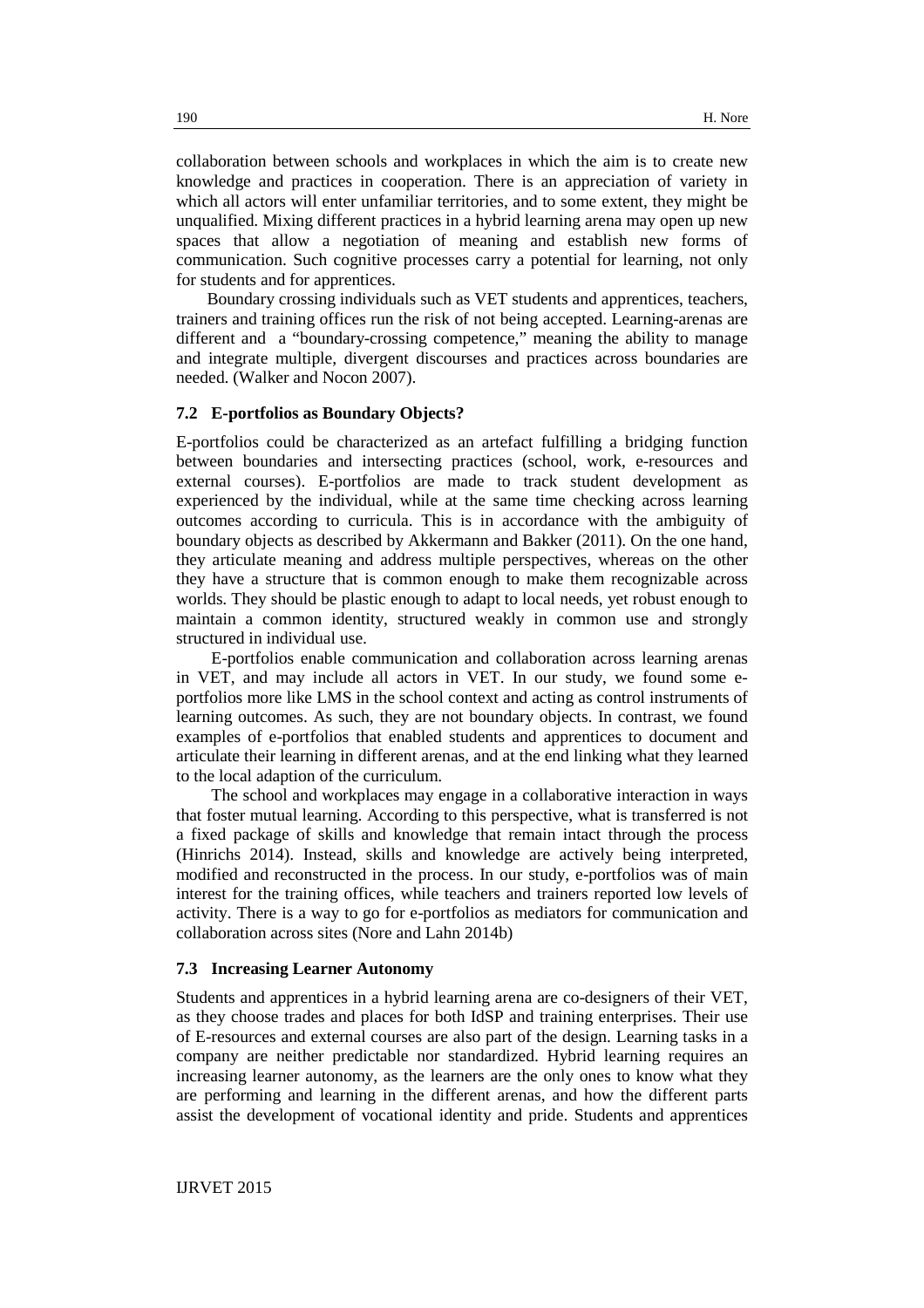know better when and how they need their teacher/trainer, and could ask for more direct intervention. They are also responsible for using e-portfolios to help secure a foundation for communication and cooperation with fellow students, teachers and trainers, as well as training offices. Consequently, they act as brokers between different cultures in school-based and work-based training (Wenger 1998; Tuomi-Gröhn, Engeström and Young 2003). Students become more active and responsible in their learning processes if they can meet and talk with teachers, trainers and training offices. Further explication of skills and competences are needed for cooperation and discussions. On the other hand, teachers and trainers are challenged in their role as brokers or boundary workers not being too aligned with one system (curriculum) or another system (work-based).

# **7.4 Content Choice and Transformative Learning Outcomes**

Throughout the learning process in a hybrid learning-arena, content is worked on, developed and applied by the learner. This is not only the case with hybrid learning. The content in VET are continuously developing through changing demands, technology and expanding markets in different vocations (Heinz 2009), which also makes the interpretation and implementation of curricula a continuous process. When content is linked to practical work, customers and markets in training enterprises as well as unlimited Internet resources, learner may experience curriculum as irrelevant or out of date. Curriculum defined outcomes are challenged. Heinz (2009) ask whether it is possible to develop and maintain a vocational identity in a world of deregulated labour markets, multi-skilled jobs and flexible employment. He concludes that in flexible work environments, the perception of past, present and future must be guided by biographical reflections. Reflections is also one of the learning mechanisms that can take place at boundaries (Akkermann and Bakker 2011).

# **7.5 Increased Interaction between Actors**

There are many actors in a hybrid and complex learning arena. Throughout the four years in VET, students will meet many teachers and trainers, as well as representatives from training offices, fellow students and communities of workers. The teacher's role as an expert, organizer, motivator, mentor and assessor has to be revised with students' expansive practices and the new communities of actors in VET (Nore 2010; Edwards 2011). Networks including teachers, trainers and training offices are established in most regions, but have more teachers than trainers and often work to meet requirements of the regional authorities. Through networks across sites, teachers and trainers will learn and change through the networking solving the many dilemmas with a hybrid learning-arena (Veugelers and O'Hair, 2005). Such networks will also be in accordance with what Hodgson and Spours (2012) call "democratic localism" which leads to "local learning ecology"; a more flexible and sustainable VET based on committed cooperation.

But as long as network meetings are on-site whilst the forthcoming communication and cooperation will include interactions and student involvement through e-portfolios, they will not be border crossers or brokers.

# **7.6 Designing and Organizing Learning Processes**

Organizing and facilitating learning processes in a hybrid context seems to be more complex than traditional planning in schools and workplaces. As mentioned before,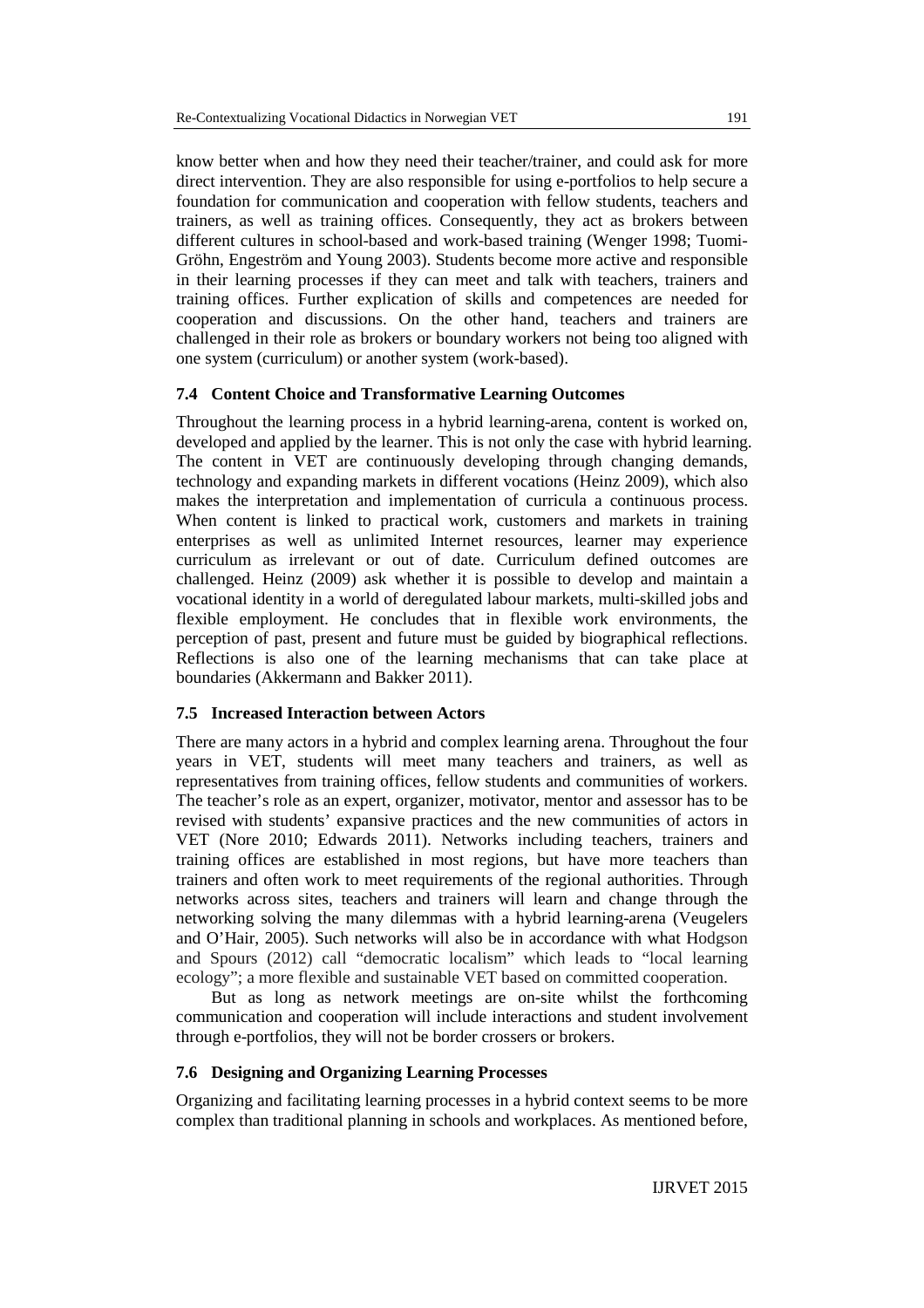the learners are more autonomous, the learning outcomes transformative and the eportfolio as a boundary object claims for communication and cooperation across sites. There is a challenge for teachers and trainers to secure progression and higher-level cognitive apprenticeship through scaffolding. Ghefaili (2003) mention modeling, coaching, scaffolding, articulation, reflection, and exploration as ingredients for designing learning environments for cognitive apprenticeship. In scaffolding, teachers and trainers support students to manage more complex task performance up to the extent that they can handle. Scaffolding support students to be independent in their work performance. E-portfolios can play an important role to identify students' struggling with problem solving or understanding of complex work situations.

# **8 Conclusions**

When a hybrid learning-arena came to the fore during our study, we had to re-think and re-contextualize vocational didactics. Traditionally we have talked of schoolbased and work-based VET, addressing vocational didactics to either teachers or trainers and to the necessity of working together on transfer and transitions between school and work. In our extended model (figure 1), we added technological tools and resources as well as external courses. There are more studies on hybrid learning as combining school-based (on-site) and on-line learning, especially in general subjects (Mossavar-Rahmani and Larson-Daugherty 2007; Reynard 2007). Other studies explore the use of LMS or e-portfolios, like Attwell and Costa (2009) introducing the learners' development of their own e-portfolios as education systems become more fragmented. Høst et al. (2012) studied eportfolios as a documentation tool from school-based VET to trade examinations, and found inconsistency between school and work and skepticism to the use value for learners as well as teachers and trainers.

The challenges for teachers and trainers mentioned in the previous section, claims for new practices and competencies for all actors in VET. The context for learning and teaching design are neither schools nor workplaces. In our model, we break down the traditional arenas and bring in e-portfolios as a didactical tool as well as a tool for learner autonomy and interaction between actors. Content as described in curricula are also challenged in this model, and will not function as a sufficient tool for didactical planning. E-portfolios based on a curriculum design do not meet these challenges. As discussed in the previous section, there are many pitfalls entering such a hybrid learning-arena. On the one hand, learners as well as teachers, trainers and training offices should be aware of the pitfalls. On the other hand, all actors should attain communities of practice across arenas together with learners to explore, reflect on and further develop the learners' processes on their way from day one to their trade or journeyman's certificates.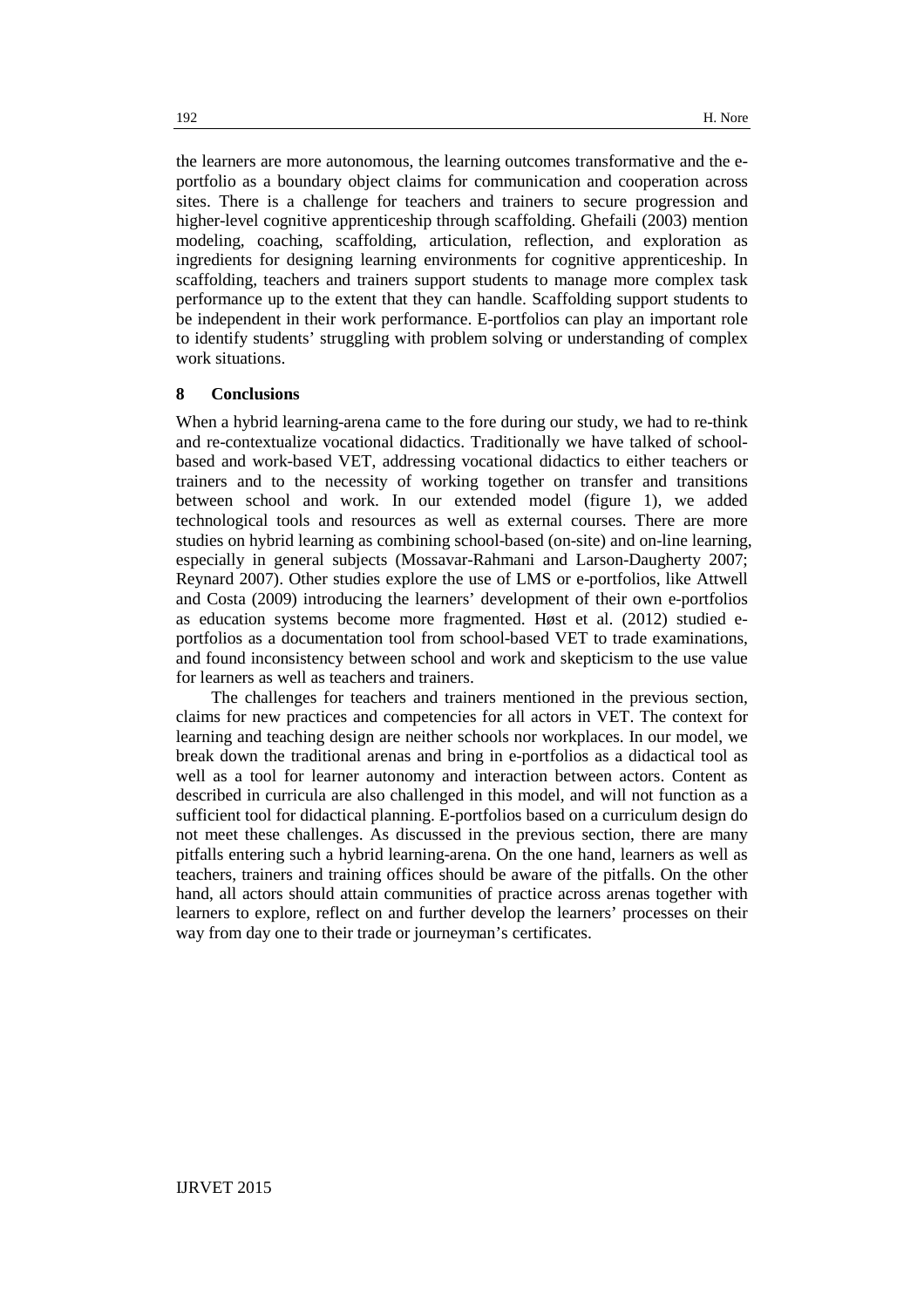# **References**

- Akkermann, S. F., & Bakker, A. (2011). Boundary crossing and boundary objects. *Review of educational research*, 81(2), 132-169.
- Attwell, G., & Costa, C. (2009). *Integrating personal learning and working Environments.* Glasgow: The University of Strathclyde Institutional Repository. http://strathprints.strath.ac.uk/.
- Djupvik, A.E., & Haaland, G. (2014). *Veileder- og instruktørhåndboka*. Oslo: PEDLEX Norsk Skoleinformasjon.
- Dweck, C.S. (1986). Motivational processes affecting learning. *American Psychologist*, *41*(10), 1040-1048.
- Engeström, Y. (2001). Expansive learning at work: Toward an activity theoretical reconceptualization. *Journal of education and work*, *14*(1), 133-156.
- Edwards, A. (2011). Learning how to know who. Professional learning for expansive practice between organizations. In S. Ludvigsen, A. Lund, I. Rasmussen, & R. Säljö (Eds.), *Learning across sites. New tools, infrastructures and practices* (pp. 17-32). New York: Routledge.
- Ghefaili, A. (2003). Cognitive apprenticeship, technology, and the contextualization of learning environments. *Journal of Educational Computing, Design & Online Learning*, 4(1), 1-27.
- Halland, G., & Nore, H. (Eds.). (2010) *Etterutdanningsmateriell for fag- og yrkesopplæring.* (VET-Resources) Oslo: Utdanningsdirektoratet.
- Heinz, W. (2009). Vocational Identity and Flexible Work: A Contradicting or Constructive Relation? In F. Rauner, E. Smith, U. Hauschildt, & H. Zelloth (Eds), *Innovative apprenticeships: promoting successful school-to-work transitions* (pp. 35-47). Berlin: LIT.
- Hiim, H., & Hippe, E. (2001). *Å utdanne profesjonelle yrkesutøvere. Yrkesdidaktikkog yrkeskunnskap*. Oslo: Gyldendal Akademisk.
- Hinrichs, A.-C. (2014). Predictors of Collateral Learning Transfer in Continuing Vocational Training. *International Journal for Research in Vocational Education and Training*, *1*(1), 35-56.
- Hodgson, A., & Spours, K. (2012). Three versions of 'localism': implications for upper secondary education and lifelong learning in the UK. *Journal of education policy*, *27*(2), 193-210.
- Høst, H., Skålholt, A., Nore, H., & Tønder, A. H. (2012). *Gjennomgående dokumentasjon, eller opplæringsboka i ny form? Evaluering av forsøket med gjennomgående dokumentasjon i fag- og yrkesopplæringen*. Oslo: NIFU.
- Høst, H., Skålholt, A., Reiling, R.B., & Gjerustad, C. (2014). *Opplæringskontorene i fag- og yrkesopplæringen – avgjørende bindeledd eller institusjon utenfor kontroll?* NIFU Rapport 51/2014.
- Høst, H. (Ed). (2015). *Kvalitet i fag- og yrkesopplæringen. Sluttrapport.* Oslo: NIFU-rapport14/2015, Fafo-rapport 2015:32, HiOA rapport 2015 Nr. 4.
- Kirpal, S. (2010). Trainers' Changing Role and Continuing Learning in Different VET Systems: A Comparative Perspective. In F. Rauner, E. Smith, U. Hauschildt, & H. Zelloth (Eds), *Innovative apprenticeships: promoting successful school-to-work transitions* (pp. 110-114). 2nd Edition. Berlin: LIT.
- Konkola, R., Tuomi‐Gröhn, T., Lambert, P., & Ludvigsen, S. (2007). Promoting learning and transfer between school and workplace. *Journal of Education and Work*, *20*(3), 211-228.